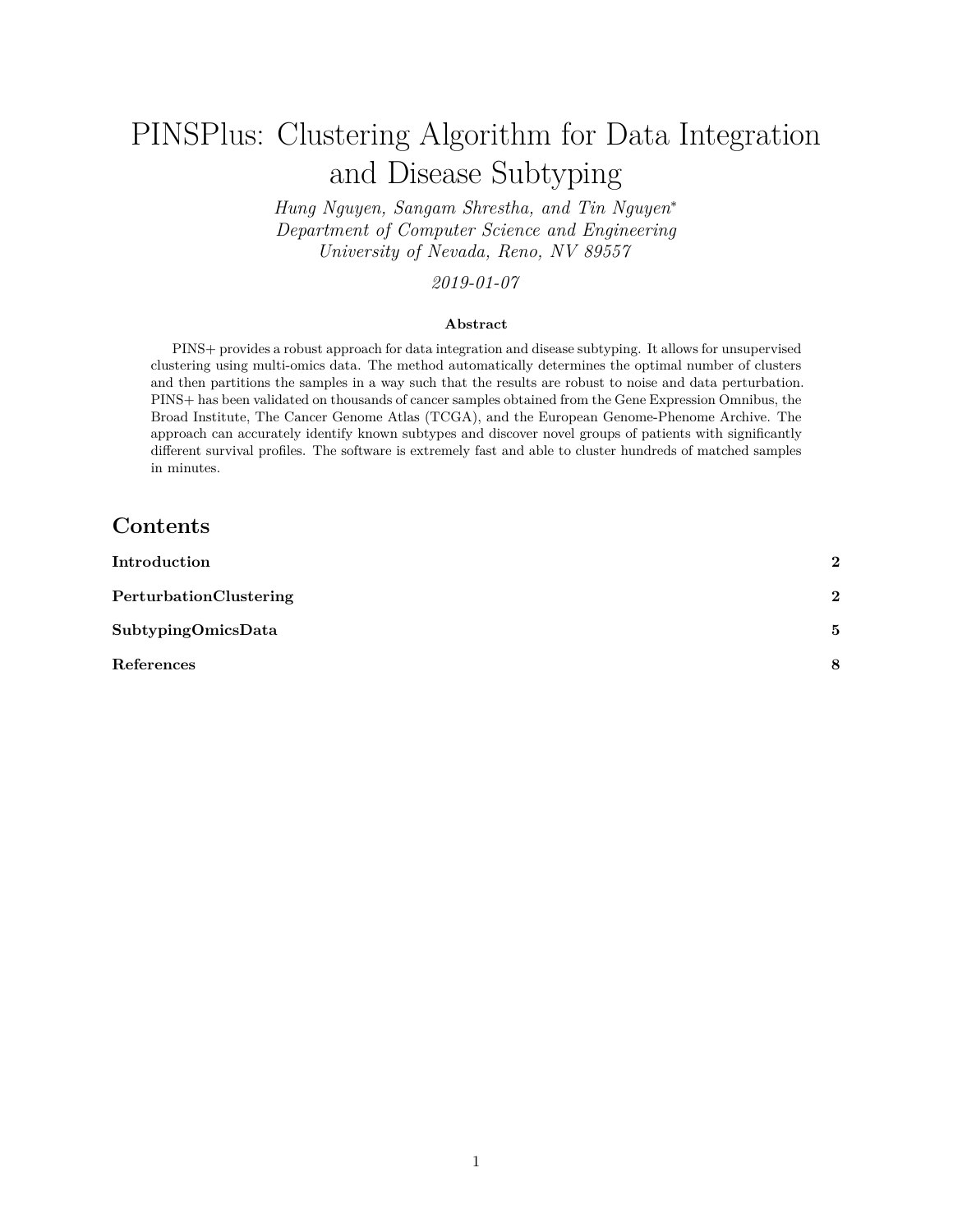## <span id="page-1-0"></span>**Introduction**

In a recent paper published in Genome Research, Nguyen et al. [1] proposed a robust approach for multi-omics data integration and disease subtyping called PINS. The framework was tested upon many datasets obtained from the Gene Expression Omnibus, the Broad Institute, The Cancer Genome Atlas (TCGA), and the European Genome-Phenome Archive. In the analysis, PINS outperforms state-of-the-art clustering methods like Similarity Network Fusion (SNF) [2], Consensus Clustering (CC) [3], and iClusterPlus [4] in identifying known subtypes and in discovering novel groups of patients with significantly different survival profiles. Please consult Nguyen et al. [1], [5] for the mathematical description.

PINS+ offers many improvements of PINS from practical perspectives. One outstanding feature is that the package is extremely fast. For example, it takes PINS+ only five minutes using a single core to analyze the Glioblastoma dataset (273 patients with three data types, mRNA, miRNA, and methylation) while it takes PINS 175 minutes (almost three hours) to analyze the same dataset (see Supplemental Table S14 in Nguyen et al. [1] for running time of PINS). PINS+ also allows for parallelization on any of the three platforms: Windows, Linux, and Mac OS. In addition, PINS+ provides users with more flexibility, including customized basic clustering algorithms, distance metrics, noise levels, subsampling, data perturbation, etc.

This document provides a tutorial on how to use the PINS+ package. PINS+ is designed to be convenient for users and uses two main functions: PerturbationClustering and SubtypingOmicsData. PerturbationClustering allows users to cluster a single data type while SubtypingOmicsData allows users to cluster multiple types of data.

# <span id="page-1-1"></span>**PerturbationClustering**

The PerturbationClustering function automatically determines the optimal number of clusters and the membership of each item (patient or sample) from a single data type in an **unsupervised analysis**.

#### **Preparing data**

The input of the function PerturbationClustering is a numerical matrix or data frame in which the rows represent items while the columns represent features.

Load example data AML2004

**library**(PINSPlus) **data**(AML2004)

#### **Run PerturbationClustering**

Run PerturbationClustering with default parameters

```
system.time(result <- PerturbationClustering(data = AML2004$Gene, verbose = FALSE))
```

```
## user system elapsed
## 3.737 0.583 2.736
```

```
PerturbationClustering supports parallel computing using the ncore parameter (default ncore = 2):
result <- PerturbationClustering(data = AML2004$Gene, ncore = 8)
```
Print out the number of clusters:

result**\$**k

## [1] 4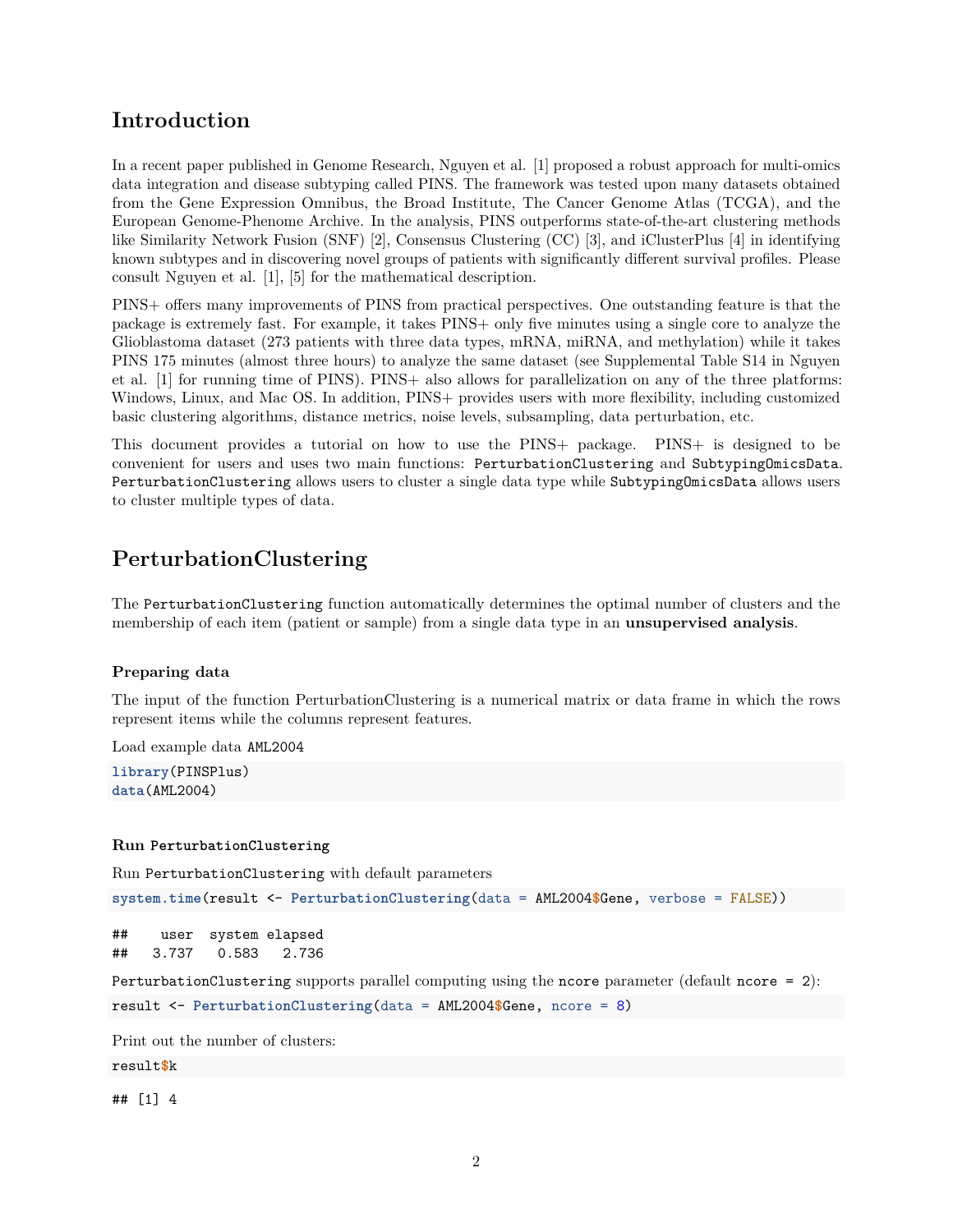Print out the cluster membership:

```
result$cluster
```

| ## |       | ALL_Bcell_1 ALL_Bcell_2 ALL_Bcell_3 ALL_Bcell_4 ALL_Bcell_5         |         |         |         |
|----|-------|---------------------------------------------------------------------|---------|---------|---------|
| ## |       |                                                                     |         |         |         |
| ## |       | ALL_Bcell_6 ALL_Bcell_7 ALL_Bcell_8 ALL_Bcell_9 ALL_Bcell_10        |         |         |         |
| ## |       |                                                                     |         |         |         |
|    |       | ## ALL_Bcell_11 ALL_Bcell_12 ALL_Bcell_13 ALL_Bcell_14 ALL_Bcell_15 |         |         |         |
| ## |       |                                                                     |         |         |         |
|    |       | ## ALL_Bcell_16 ALL_Bcell_17 ALL_Bcell_18 ALL_Bcell_19 ALL_Tcell_1  |         |         |         |
| ## |       |                                                                     |         |         | З       |
| ## |       | ALL_Tcell_2 ALL_Tcell_3 ALL_Tcell_4 ALL_Tcell_5 ALL_Tcell_6         |         |         |         |
| ## |       |                                                                     |         |         |         |
| ## |       | ALL_Tcell_7 ALL_Tcell_8                                             | $AML_1$ | $AML_2$ | $AML_3$ |
| ## |       |                                                                     |         |         |         |
| ## | AML 4 | AML_5                                                               | AML 6   | AML_7   | $AML_8$ |
| ## |       |                                                                     |         |         |         |
| ## | AML 9 | AML 10                                                              | AML 11  |         |         |
| ## |       |                                                                     |         |         |         |

Compare the result with the known sutypes [6]:

```
condition <- seq(unique(AML2004$Group[, 2]))
names(condition) = unique(AML2004$Group[, 2])
plot(prcomp(AML2004$Gene)$x, col = result$cluster,
     pch = condition[AML2004$Group[, 2]], main = "AML2004")
legend("bottomright", legend = paste("Cluster ", sort(unique(result$cluster)), sep = ""),
       fill = sort(unique(result$cluster)))
legend("bottomleft", legend = names(condition), pch = condition)
```


## **AML2004**

By default, PerturbationClustering runs with kMax = 10 and kmeans as the basic algorithm.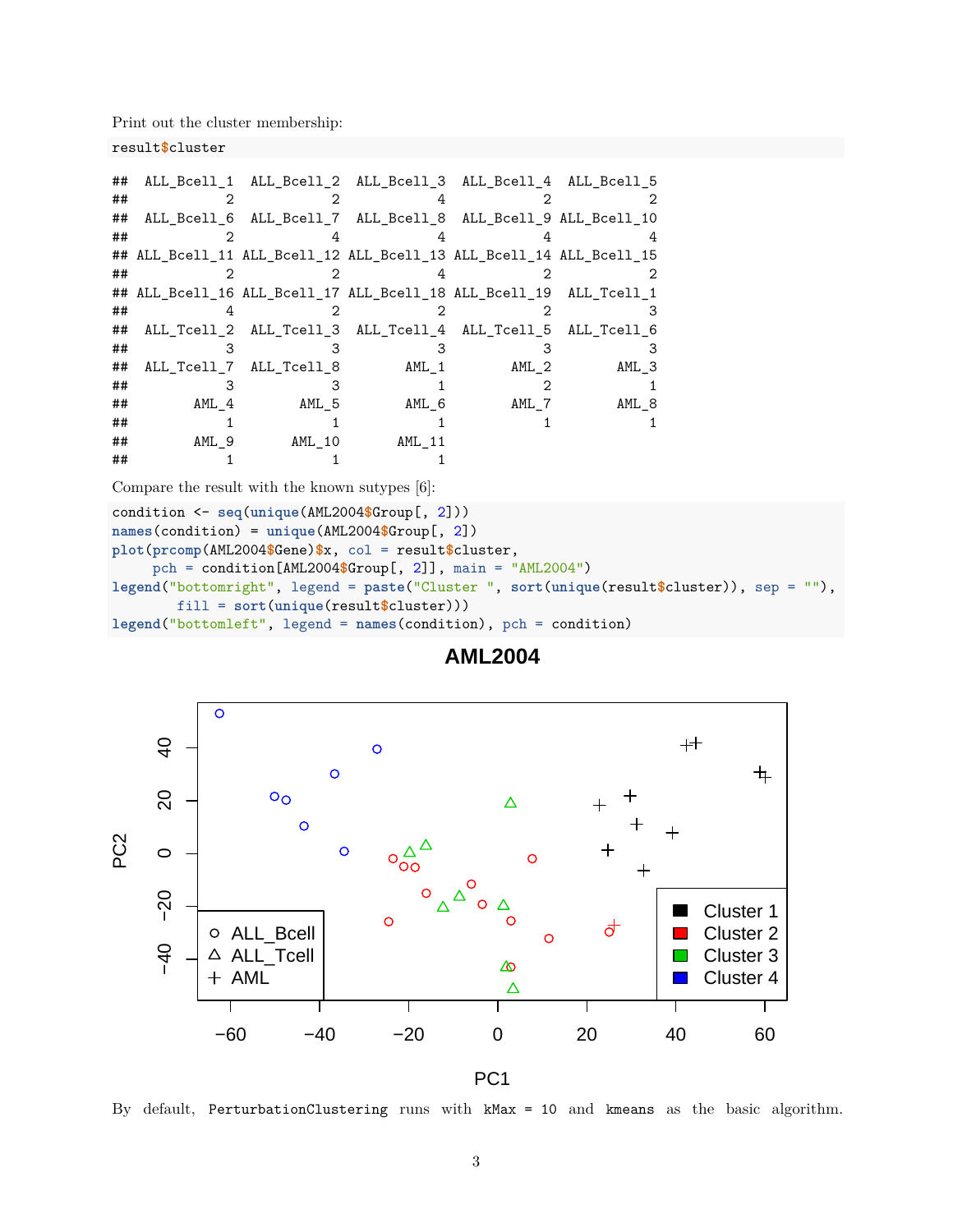PerturbationClustering performs kmeans clustering to partition the input data with  $k \in [2, 10]$  and then computes the optimal value of *k*.

```
result <- PerturbationClustering(data = AML2004$Gene, kMax = 10,
                                 clusteringMethod = "kmeans")
```
To switch to other basic algorithms, use the clusteringMethod argument:

```
result <- PerturbationClustering(data = AML2004$Gene, kMax = 10,
                                 clusteringMethod = "pam")
```
or

```
result <- PerturbationClustering(data = AML2004$Gene, kMax = 10,
                                 clusteringMethod = "hclust")
```
By default, kmeans clustering runs with parameters nstart = 20 and iter.max = 1000. Users can pass new values to clusteringOptions to change these values:

```
result <- PerturbationClustering(
   data = AML2004$Gene,
    clusteringMethod = "kmeans",
    clusteringOptions = list(nstart = 100, iter.max = 500),
    verbose = FALSE
)
```
Instead of using the built-in clustering algorithms such as kmeans, pam, and hclust, users can also pass their own clustering algorithm via the clusteringFunction argument.

```
result <- PerturbationClustering(data = AML2004$Gene,
    clusteringFunction = function(data, k){
    # this function must return a vector of cluster
    kmeans(x = data, centers = k, nstart = k*10, iter.max = 2000)$cluster
})
```
In the above example, we use our version of kmeans instead of the built-in kmeans where the value of nstart parameter is dependent on the number of clusters k. Note that the implementation of clusteringFunction must accept two arguments: (1) data - the input matrix, and (2)  $k$  - the number of clusters. It must return a vector indicating the cluster to which each item is allocated.

By default, PerturbationClustering adds noise to perturbate the data before clustering. The noise perturbation method by default accepts two arguments: noise = NULL and noisePercent = "median". To change these parameters, users can pass new values to perturbOptions:

```
result <- PerturbationClustering(data = AML2004$Gene,
                                 perturbMethod = "noise",
                                 perturbOptions = list(noise = 1.23))
```
or

```
result <- PerturbationClustering(data = AML2004$Gene,
                                 perturbMethod = "noise",
                                 perturbOptions = list(noisePercent = 10))
```
If the noise parameter is specified, the noisePercent parameter will be skipped.

PerturbationClustering provides another built-in perturbation method called subsampling with a percent parameter: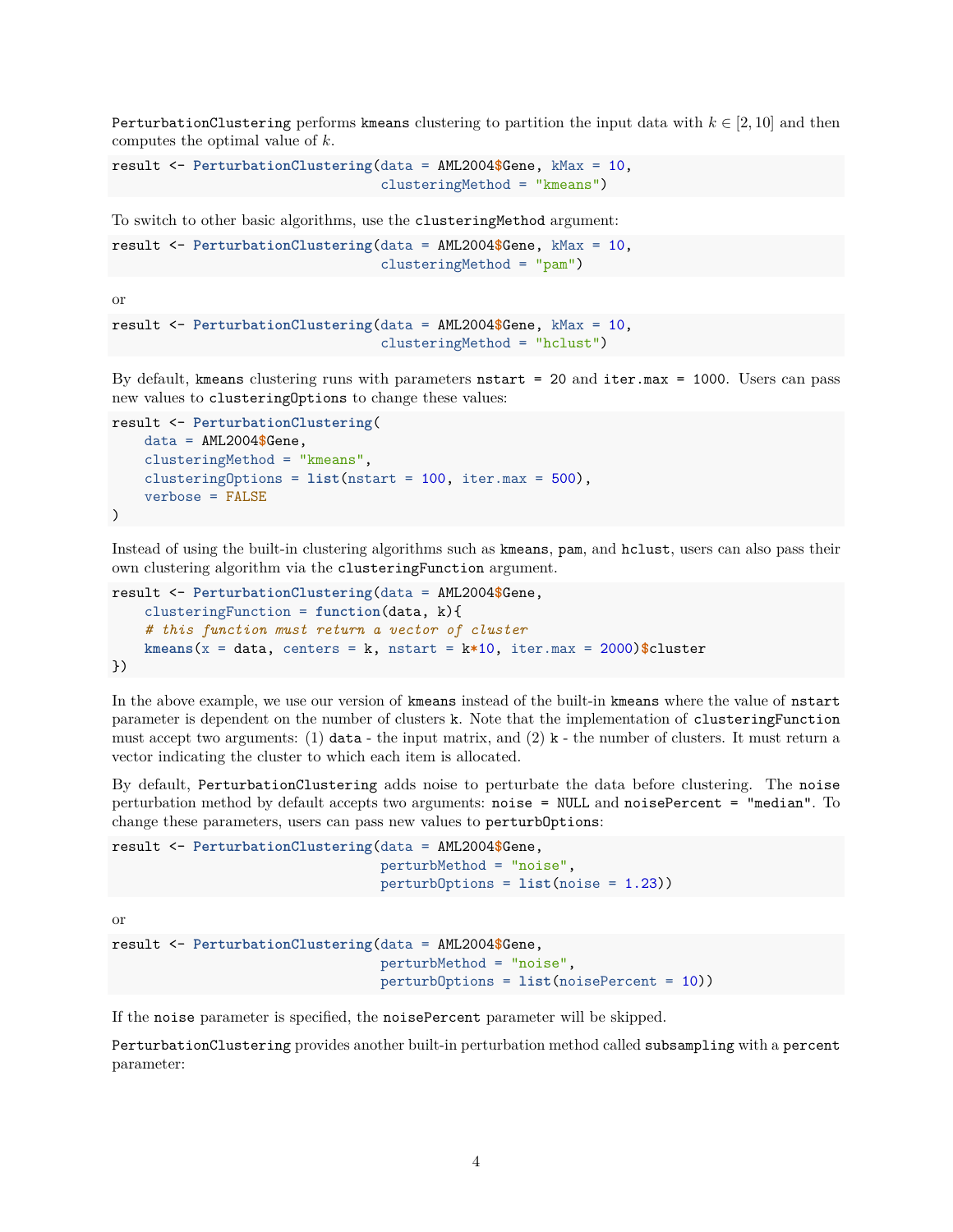```
result <- PerturbationClustering(data = AML2004$Gene,
                                 perturbMethod = "subsampling",
                                 perturbOptions = list(percent = 80))
```
If users wish to use their own perturbation method, they can pass it to the perturbFunction parameter:

```
result <- PerturbationClustering(data = AML2004$Gene, perturbFunction = function(data){
   rowNum <- nrow(data)
    colNum <- ncol(data)
    epsilon <-
        matrix(
            data = rnorm(rowNum * colNum, mean = 0, sd = 1.23456),
            nrow = rowNum, ncol = colNum
        )
   list(
        data = data + epsilon,
        ConnectivityMatrixHandler = function(connectivityMatrix, iter, k) {
            connectivityMatrix
        }
    )
})
```
The one argument perturbFunction takes is data - the original input matrix. The perturbFunction must return a list object which contains the following entities:

- data: a matrix after perturbating from input data and is ready for clustering.
- ConnectivityMatrixHandler: a function that takes three arguments: i) connectivityMatrix the connectivity matrix generated after clustering, ii)  $\Delta t$  - the current iteration, and iii)  $k$  - the number of clusters. This function must return a compatible connectivity matrix with the original connectivity matrix. It aims to correct the connectivityMatrix if needed and returns its corrected version.

PerturbationClustering provides several arguments to control stopping criterias:

- iterMax: the maximum number of iterations.
- iterMin: the minimum number of iterations that allows PerturbationClustering to calculate the stability of the perturbed connectivity matrix based on its AUC (Area Under the Curve) with the original one. If the perturbed connectivity matrix for current processing k is stable (based on madMin and msdMin), the iteration for this k will be stopped.
- madMin: the minimum of Mean Absolute Deviation of AUC of Connectivity matrices.
- msdMin: the minimum of Mean Square Deviation of AUC of Connectivity matrices.

```
result <- PerturbationClustering(data = AML2004$Gene, iterMax = 200,
                                 iterMin = 10, madMin = 1e-2, msdMin = 1e-4)
```
## <span id="page-4-0"></span>**SubtypingOmicsData**

SubtypingOmicsData automatically finds the optimum number of subtypes and its membership from multiomics data through two processing stages:

• Stage I: The algorithm first partitions each data type using the function PerturbationClustering and then merges the connectivities across data types into similarity matrices. Similarity-based clustering algorithms such as partitioning around medoids (pam) and hierarchical clustering (hclust) are used to partition the built similarity. The algorithm returns the partitioning that agrees the most with individual data types.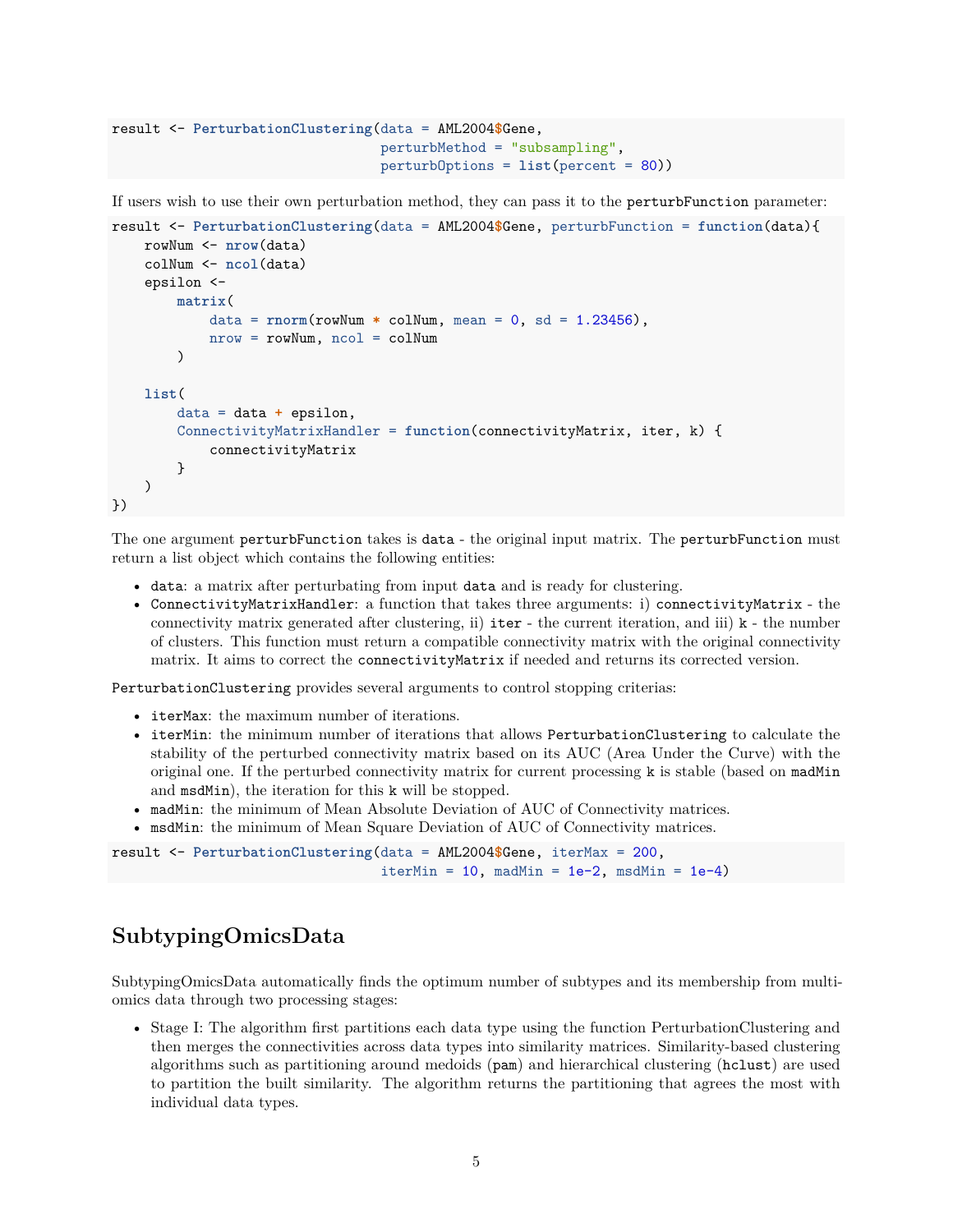• Stage II: The algorithm attempts to split each discovered group if there is a strong agreement between data types, or if the subtyping in Stage I is very unbalanced.

#### **Preparing data**

```
# Load the kidney cancer carcinoma data
data(KIRC)
# SubtypingOmicsData`'s input data must be a list of
# numeric matrices or data frames that have the same number of rows:
dataList <- list (KIRC$GE, KIRC$ME, KIRC$MI)
names(dataList) <- c("GE", "ME", "MI")
# Run `SubtypingOmicsData`:
result <- SubtypingOmicsData(dataList = dataList)
```
By default, SubtypingOmicsData runs with parameters agreementCutoff = 0.5 and kMax = 10. SubtypingOmicsData uses the PerturbationClustering function to cluster each data type. The parameters for PerturbationClustering are described above in the previous part of this document. If users wish to change the parameters for PerturbationClustering, they can pass it directly to the function:

```
result <- SubtypingOmicsData(
    dataList = dataList,
    clusteringMethod = "kmeans",
    clusteringOptions = list(nstart = 50)
\lambda
```

```
Plot the Kaplan-Meier curves and calculate Cox p-value:
```

```
library(survival)
cluster1=result$cluster1;cluster2=result$cluster2
a <- intersect(unique(cluster2), unique(cluster1))
names(a) <- intersect(unique(cluster2), unique(cluster1))
a[setdiff(unique(cluster2), unique(cluster1))] <-
    seq(setdiff(unique(cluster2), unique(cluster1))) + max(cluster1)
colors <- a[levels(factor(cluster2))]
coxFit <- coxph(
     Surv(time = Survival, event = Death) ~ as.factor(cluster2),
     data = KIRC$survival,
     ties = "exact"
)
mfit <- survfit(Surv(Survival, Death == 1) ~ as.factor(cluster2), data = KIRC$survival)
plot(
     mfit, col = colors, main = "Survival curves for KIRC, level 2",
     xlab = "Days", ylab = "Survival", lwd = 2
)
legend("bottomright",
   legend = paste(
        "Cox p-value:", round(summary(coxFit)$sctest[3], digits = 5), sep = ""
   )
\lambdalegend(
   "bottomleft",
   fill = colors,legend = paste("Group ", levels(factor(cluster2)), ": ",
        table(cluster2)[levels(factor(cluster2))], sep =""
   )
```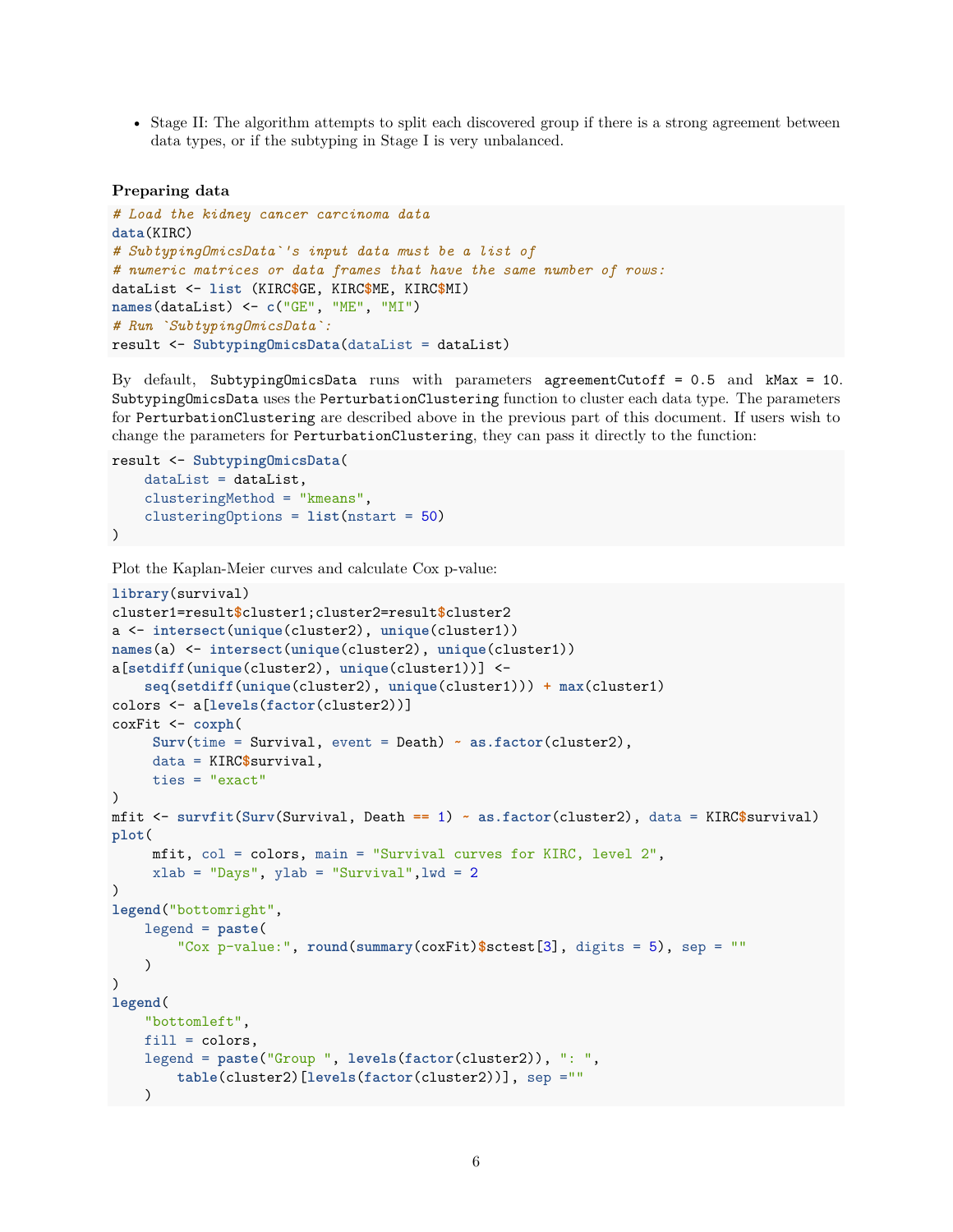



Figure 1: KIRC result

)